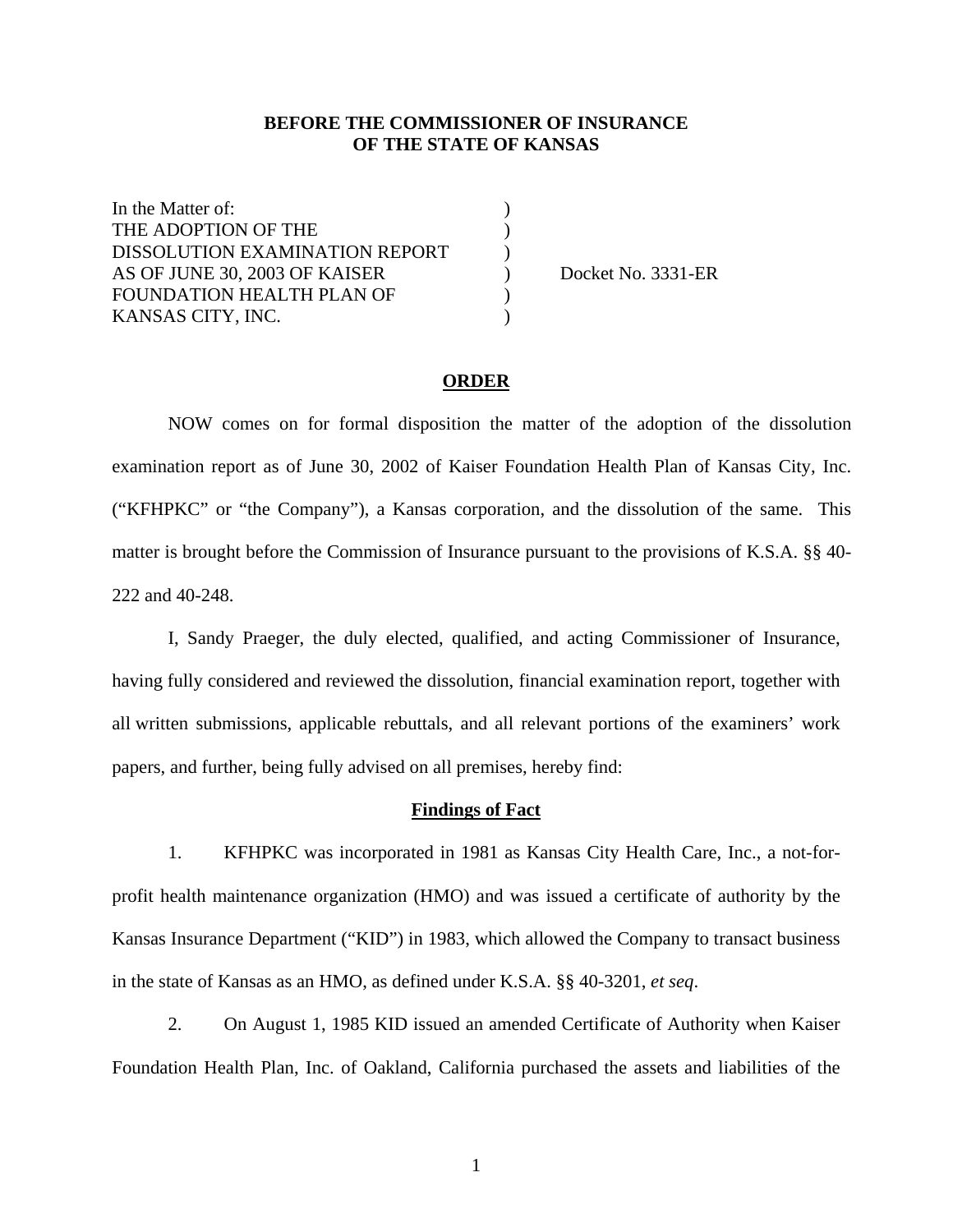Company, the name of the Company was changed to Kaiser Foundation Health Plan of Kansas City, Inc. ("KFHPKC"), and Kaiser Foundation Health Plan, Inc. became the sole member of KFHPKC.

3. On January 17, 2001, KFHPKC entered into agreements with Coventry Health Care of Kansas, Inc. and Coventry Health and Life Insurance Company (together "Coventry") to transfer substantially all of KFHPKC's group membership to Coventry.

4. On January 17, 2001 KFHPKC also advised KID, pursuant to the federal Health Insurance Portability and Accountability Act of 1996 ("HIPAA") and K.S.A. §§ 40-2257(d)(1) and  $40-2209(d)(4)(A)$ , of its intention to withdraw from the individual commercial health plan market in the Kansas City area, effective July 31, 2001.

5. On February 19, 2002 KFHPKC advised KID, pursuant to K.S.A. § 40-248, of its desire to discontinue its business. In accordance with § 40-248, the Commissioner of Insurance gave notice of the Company's intention to discontinue business by publishing a Legal Notice of Discontinuance of Business in the *Kansas City Star* newspaper beginning on March 11, 2002, and for six weeks thereafter with the final publication on April 19, 2002.

6. A dissolution financial examination was commenced by KID on or about August 5, 2002, for the period ending June 30, 2002, and was completed on August 9, 2002. The examiner-in-charge prepared and filed with KID a verified written report of the examination within thirty (30) days following completion of the examination.

7. On November 24, 2003 KFHPKC entered into an Administrative Services Agreement with Kaiser Foundation Hospitals ("KFH"), a copy of which is on file with KID. Under this Agreement KFH agreed to administer, resolve and satisfy all liabilities of KFHPKC, including contingent liabilities.

2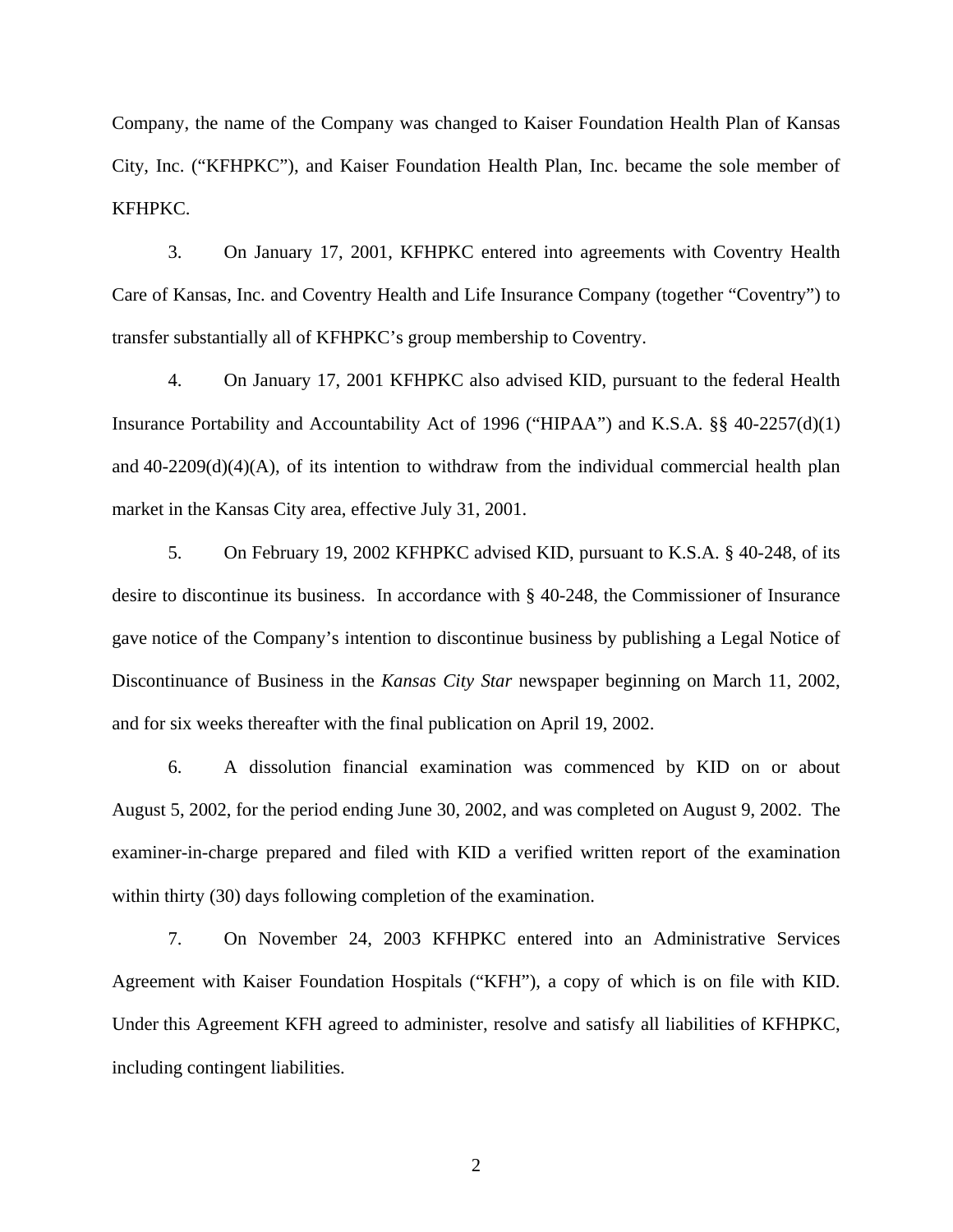8. Pursuant to K.S.A. § 40-248 the president and secretary of KFHPKC have provided an oath affirming that the Company has satisfied or provided for the satisfaction of all debts, judgments and liabilities in association with the dissolution of the Company.

9. On November 26, 2003 KFHPKC filed its Consent of Dissolution with the Kansas Secretary of State.

10. On December 4, 2003 KFHPKC surrendered its Certificate of Authority to KID.

11. A copy of the verified dissolution financial examination report was transmitted to KFHPKC on January 22, 2004, with a notice advising the Company of its right to prepare and submit to KID a written submission or rebuttal with respect to any and all matters contained in the report within thirty (30) days following its receipt of the report.

12. On March 1, 2004 KFHPKC representatives met with KID to present a written submittal of certain modifications to the verified examination report which were duly noted and agreed to by KID.

### **Conclusions of Law**

13. K.S.A. § 40-222 provides, in part, as follows:

(a) Whenever the commissioner of insurance deems it necessary . . . the commissioner may make, or direct to be made, an examination of the affairs and financial condition of any insurance company . . . doing business in this state . . .

(k) (1) No later than 30 days following completion of the examination or at such earlier time as the commissioner shall prescribe, the examiner in charge shall file with the department a verified written report of examination under oath. No later than 30 days following receipt of the verified report, the department shall transmit the report to the company examined, together with a notice which shall afford such company examined a reasonable opportunity of not more than 30 days to make a written submission or rebuttal with respect to any matters contained in the examination report.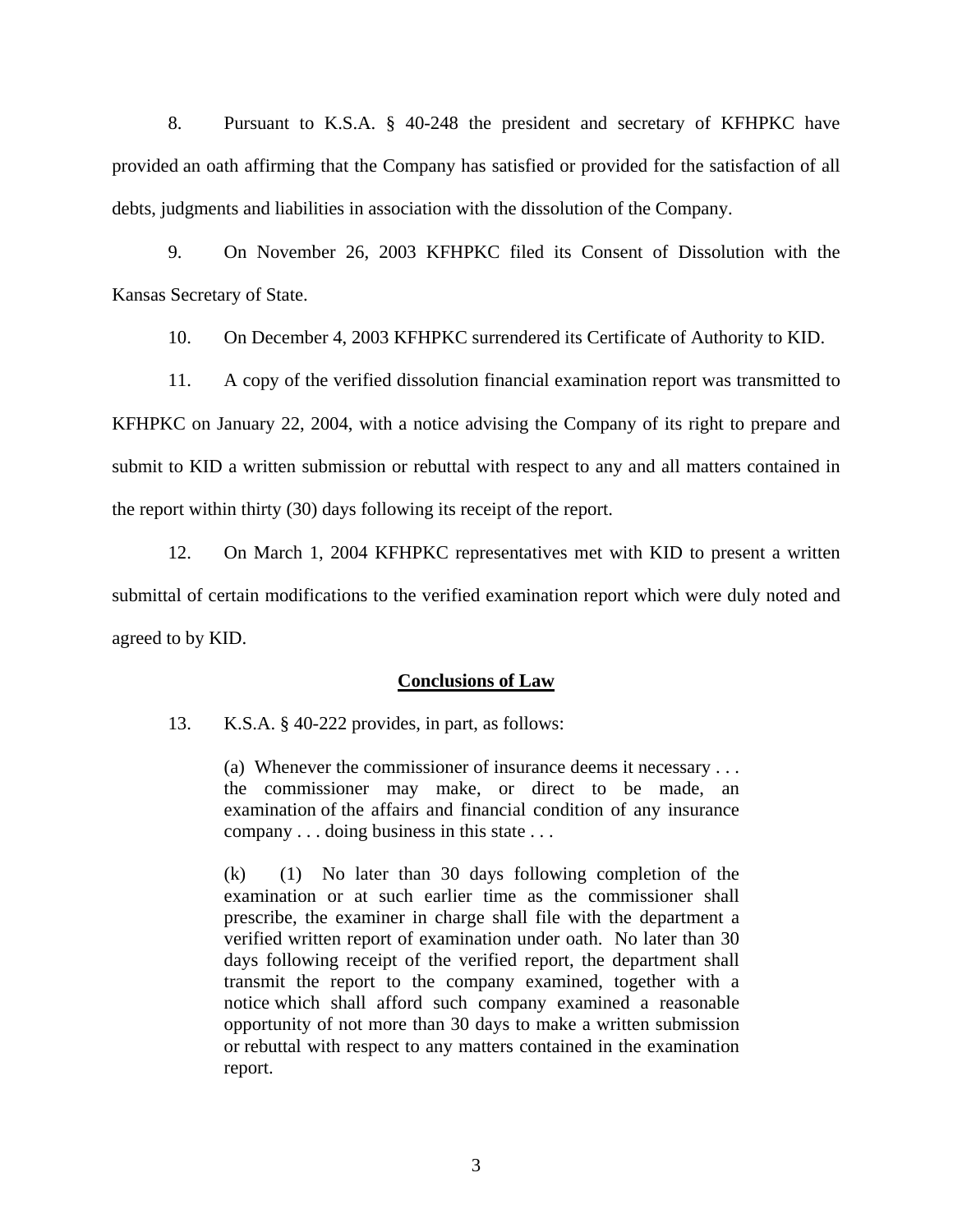(2) Within 30 days of the end of the period allowed for the receipt of written submissions or rebuttals, the commissioner shall fully consider and review the report, together with any written submissions or rebuttals and any relevant portions of the examiners workpapers and enter an order:

> (A) Adopting the examination report as filed or with modification or corrections. . . .

14. K.S.A. § 40-248 provides, in part, as follows:

When any insurance company organized under the laws of this state shall desire to discontinue its business, the commissioner of insurance shall, upon application of such company, give notice of such intention in a paper published and having general circulation in the county in which such company or its general agency is located, at least once a week for six weeks, the expense of publication to be paid by the company. . . . After such publication the commissioner of insurance shall authorize the release of the securities held under K.S.A. 40-229a if the commissioner, upon the commissioner's own examination or the examination of some competent, disinterested person or persons appointed by the commissioner, is satisfied with the exhibition of the books and papers of the company. The president and the secretary shall affirm that all debts, judgments and liabilities of every kind are satisfied.

15. Based upon the Findings of Fact enumerated in paragraphs 1 thru 12 above, the

dissolution financial examination report as of June 30, 2002 of KFHPKC should be adopted, the

Company's Certificate of Authority to transact the business of insurance as an HMO should be

accepted and revoked, and the dissolution of KFHPKC confirmed.

### **IT IS THEREFORE ORDERED BY THE COMMISSIONER OF INSURANCE**

### **THAT:**

1. The dissolution financial examination report of Kaiser Foundation Health Plan of

Kansas City, Inc. as of June 30, 2002, as modified, is adopted.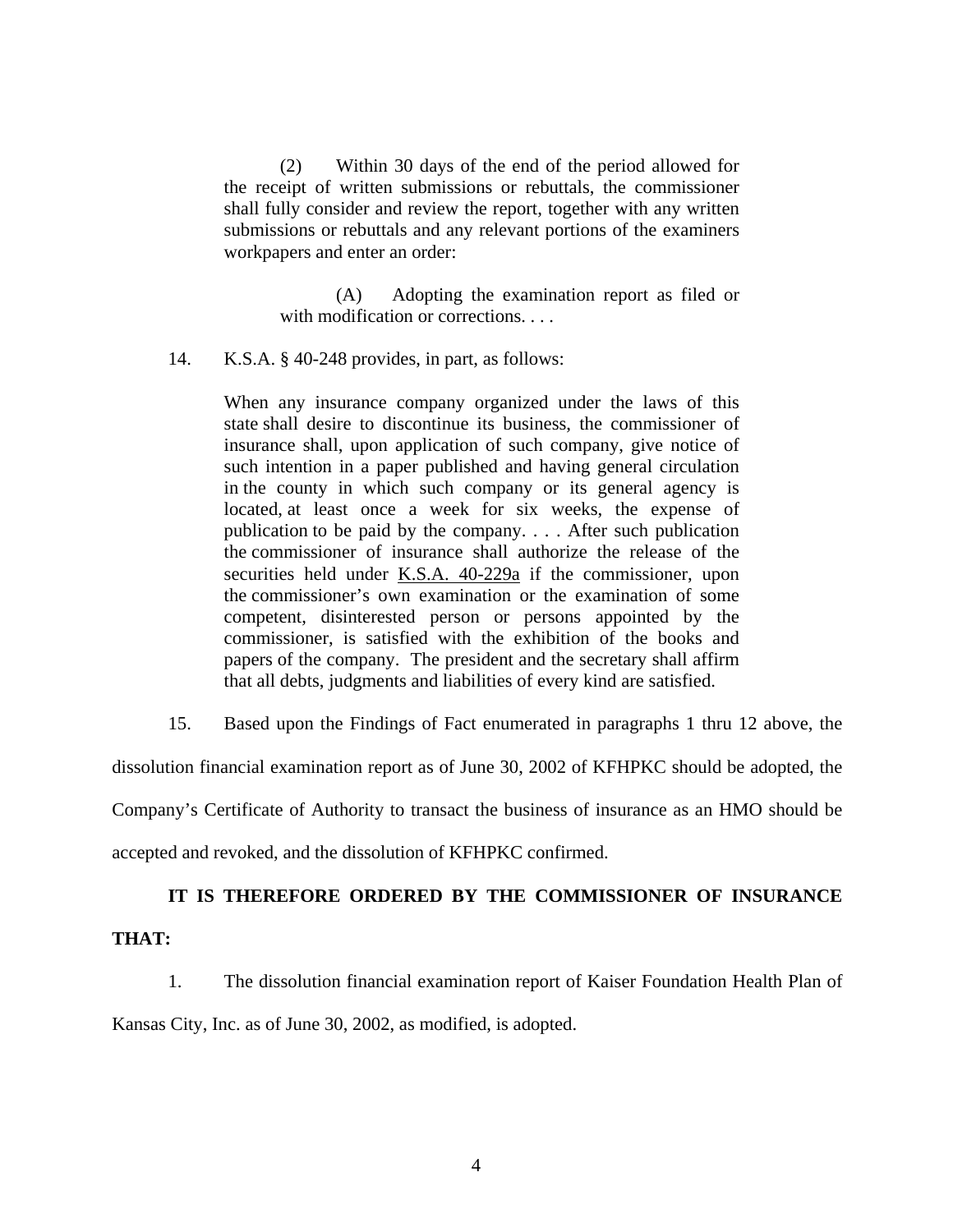2. The Certificate of Authority issued to Kaiser Foundation Health Plan of Kansas City, Inc. on August 1, 1985 is revoked.

3. The dissolution of Kaiser Foundation Health Plan of Kansas City, Inc. is hereby confirmed.

**IT IS SO ORDERED THIS \_7th\_ DAY OF MAY 2004, IN THE CITY OF TOPEKA, COUNTY OF SHAWNEE, STATE OF KANSAS.** 



 \_/s/ Sandy Praeger\_\_\_\_\_\_\_\_\_\_\_\_\_\_\_\_\_\_\_\_\_\_\_\_ Sandy Praeger Commissioner of Insurance

BY:

 $\angle$ /s/ John W. Campbell $\angle$  John W. Campbell General Counsel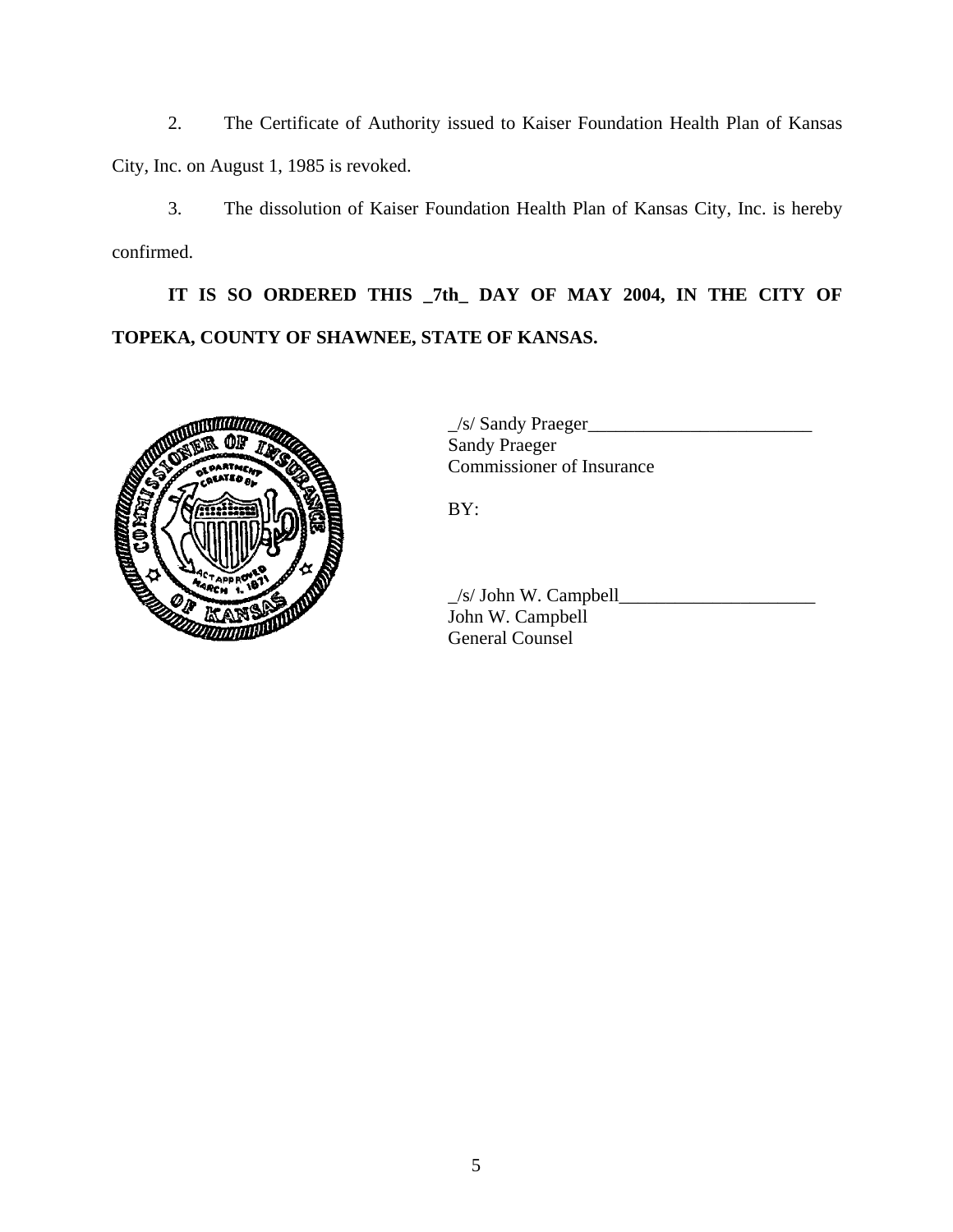## **Certificate of Service**

The undersigned hereby certifies that a true and correct copy of the above Order was transmitted by U.S. Mail, postage prepaid, on this \_7th\_\_ day of May 2004, to:

Jim Simpson Kaiser Foundation Health Plan, Inc. and Hospitals 1950 Franklin Street, 6<sup>th</sup> Floor Oakland, CA 94612

David Barrier, Esq. Lathrop & Gage L.C. 2345 Grand Boulevard, Suite 2800 Kansas City, MO 64108-2612

> \_\_/s/ Linda J. Sheppard\_\_\_\_\_\_\_\_\_\_\_\_\_\_\_\_\_ Linda J. Sheppard Assistant General Counsel